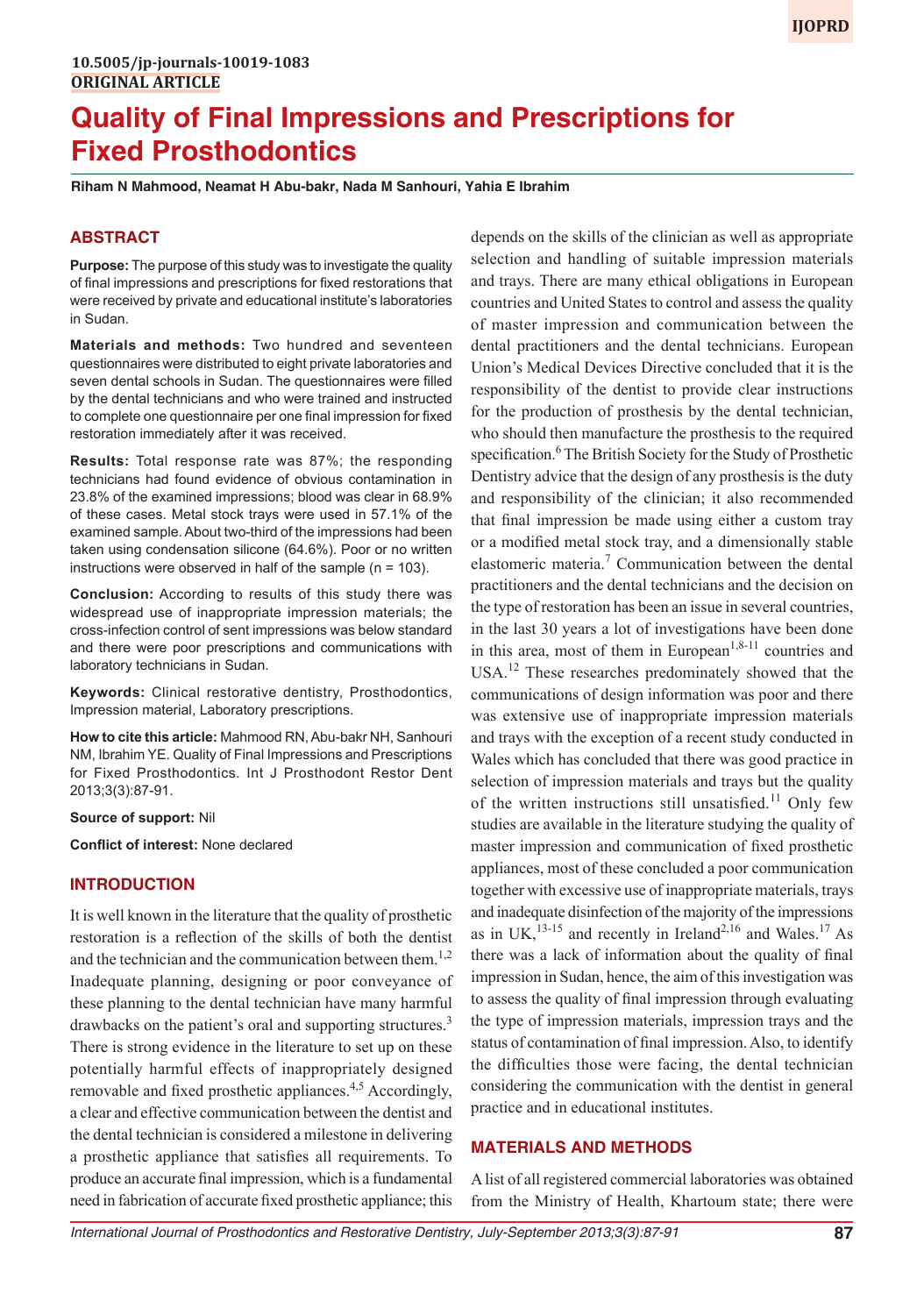10 registered commercial laboratories beside eight dental schools. Precoded questionnaires in English and Arabic were distributed to eight commercial laboratories and seven dental schools in closed sealed bags. The questionnaires were filled by the dental technicians and they had been trained and instructed to complete one questionnaire per one final impression for fixed restoration immediately after it was received. All data was collected anonymously without recording the names of laboratories, dental schools, the dentist and technician. The requested information included the type of fixed restoration, status of contamination of the final impression, type of impression material and type of used tray. Concerning the quality of communications, the written instructions were classified according to the criteria that was previously published by Lynch and Allen<sup>16</sup> into:

- *• Clear*: Adequately describe the planned fixed partial denture design/number and type of pontics/the abutment teeth/shade and shade map/specify the surface to be covered by metal only.
- *Guide*: Some of the design is left to the technician.
- *Poor*: Most of the design is left to the technician.
- *None*: No design instructions.

The data was analyzed using STATA version eight. Frequency distribution of each variable was analyzed using descriptive statistics. The significance level has been set  $(p$ -value  $\leq 0.05$ ) and the two proportions Z-test was used to determine whether the difference between commercial laboratories group and dental schools group was significant. Chi-square test of association was used to determine if there was an association between quality of prescriptions and the requested prosthetic restoration.

# **RESULTS**

A total of two 217 questionnaires were distributed to 15 dental laboratories. Eight of the laboratories were private



while seven of them were in dental schools. One hundred and eighty-nine promptly completed questionnaires had been returned, making a total response rate of 87%. Ninetyfour questionnaires were obtained from private laboratories (49.7%) and 95 from dental school (50.3%). About 76.2% of cases had no evidence of obvious contamination, while 23.8% of the impressions showed evidence of obvious contamination. The frequencies of reasons of impression contamination are summarized in Graph 1. Condensation silicone was used in 64.6% of the examined final impressions. About 32.8% of the final impressions were done by using alginate impression material while only 2.6% used additional silicone as a final impression material.

The quality of communication and written instructions are demonstrated in Graph 2. In 23.8% of the cases, the technicians were asked by the dental practitioners to construct the design of the fixed prosthesis while in 37.6% of the cases the technicians needed a clarification of the desired design from the dentist. Only 24.3% of the cases were provided with an interocclusal record. Cross tabulation of the results showed a significant association between quality of written instructions and type of fixed restoration ( $p < 0.019$ ) as shown in Table 1. The parametric z-test showed a highly significant difference between private and school dental laboratories in terms of the type of impression materials  $(p < 0.000)$ . Also, results showed a slight significant difference between the private and dental school laboratories in terms of impression trays ( $p < 0.045$ ) and a significant difference in terms of clear and guide written instructions  $(p < 0.001, p < 0.01$  respectively) as shown in Table 2.

## **DISCUSSION**

The response rate of the present investigation was 87% which is considered adequate and comparable with responses obtained from similar previous studies.<sup>2,16,17</sup> The present



**Graph 1:** Causes of final impression contaminations **Graph 2:** Frequencies of quality of written instructions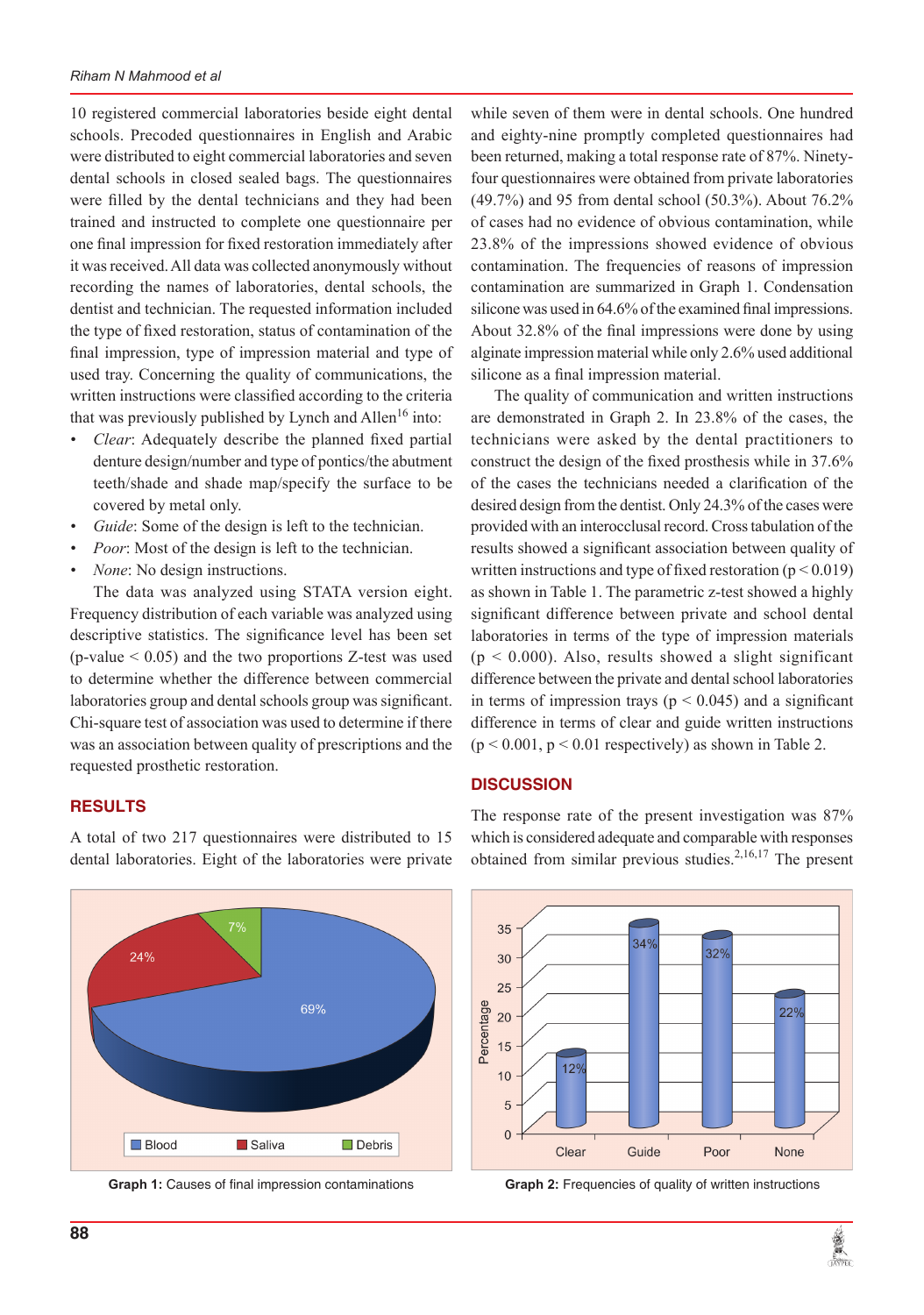| Table 1: Cross-tabulation between type of fixed prosthesis and quality of written instructions |       |                                 |          |          |          |                |                   |  |  |
|------------------------------------------------------------------------------------------------|-------|---------------------------------|----------|----------|----------|----------------|-------------------|--|--|
| Type of fixed prosthesis                                                                       |       | Quality of written instructions |          |          |          | Total          | Chi-square and    |  |  |
|                                                                                                |       | Clear                           | Guide    | Poor     | None     |                | p-value           |  |  |
| Crown                                                                                          | Count | 8                               | 24       | 26       | 14       | 72             |                   |  |  |
|                                                                                                | $\%$  | 11.1                            | 33.3     | 36.1     | 19.4     | 100.0          |                   |  |  |
| <b>Conventional bridge</b>                                                                     | Count | 10                              | 29       | 31       | 20       | 90             |                   |  |  |
|                                                                                                | $\%$  | 11.1                            | 32.2     | 34.4     | 22.2     | 100.0          | $Chi^2 = 28.4$    |  |  |
| Adhesive bridge                                                                                | Count |                                 | 5        | 3        | 2        | 11             |                   |  |  |
|                                                                                                | $\%$  | 9.1                             | 45.5     | 27.3     | 18.2     | 100.0          | $p-value = 0.019$ |  |  |
| Hybrid bridge                                                                                  | Count |                                 |          | 0        | 0        | 2              |                   |  |  |
|                                                                                                | $\%$  | 50.0                            | 50.0     | 0.0      | 0.0      | 100.0          |                   |  |  |
| Casted post and core                                                                           | Count | 0                               | 5        |          | 6        | 12             |                   |  |  |
|                                                                                                | $\%$  | 0.0                             | 41.7     | 8.3      | 50.0     | 100.0          |                   |  |  |
| Implant                                                                                        | Count | $\overline{2}$                  | $\Omega$ | $\Omega$ | $\Omega$ | $\overline{2}$ |                   |  |  |
|                                                                                                | $\%$  | 100.0                           | 0.0      | 0.0      | 0.0      | 100.0          |                   |  |  |
| <b>Total</b>                                                                                   | Count | 22                              | 64       | 61       | 42       | 189            |                   |  |  |
|                                                                                                | $\%$  | 11.6                            | 33.9     | 32.3     | 22.2     | 100.0          |                   |  |  |

| Table 2: Comparison between private and dental school laboratories |                             |                                    |                                   |          |         |  |  |  |  |  |
|--------------------------------------------------------------------|-----------------------------|------------------------------------|-----------------------------------|----------|---------|--|--|--|--|--|
|                                                                    | Variable                    | Private dental<br>laboratories (%) | Dental school<br>laboratories (%) | Z        | p-value |  |  |  |  |  |
| Impression material                                                | Alginate                    | 51                                 | 14.7                              | 5.75     | 0.000   |  |  |  |  |  |
|                                                                    | Condensation silicone       | 44.7                               | 84.2                              | $-6.22$  | 0.000   |  |  |  |  |  |
| Impression tray                                                    | Plastic stock trays         | 48.9                               | 36.8                              | 1.69     | 0.0455  |  |  |  |  |  |
|                                                                    | Written instructions: clear | 20.2                               | 3.2                               | 3.76     | 0.001   |  |  |  |  |  |
| Written instructions                                               | Written instructions: none  | 18.1                               | 26.3                              | $-1.36$  | 0.0869  |  |  |  |  |  |
|                                                                    | Written instructions: poor  | 37.2                               | 30.5                              | 0.975    | 0.164   |  |  |  |  |  |
|                                                                    | Written instructions: quide | 24.5                               | 40.0                              | $-2.312$ | 0.0104  |  |  |  |  |  |
| Impression                                                         |                             |                                    |                                   |          |         |  |  |  |  |  |
| contamination                                                      | Obvious contamination       | 27.7                               | 20.0                              | 1.2419   | 0.1075  |  |  |  |  |  |

results showed an inappropriate selection of impression materials, the condensation silicone was used in more than half of the sample (64.6%) followed by alginate in 32.8%; both alginate and condensation silicone are not recommended for fixed restorations due to their known dimensional instability.<sup>18,19</sup> Alginate was the principal choice for 32.8% of the requested cases which is in contrast with study that had been conducted by Mohamed and Abu-bakr in 2010 where the surveyed dentists indicated that alginate was the preferably final impression material  $(68.2\%)^{20}$ which may indicate some improvement in the attitude of selection of the final impression material. In spite that improvement; still condensation silicone is an unaccepted type of impression materials.<sup>18,19</sup> The results of this study contrasted with the trend in other international studies<sup>2,16,17</sup> where polyvinyl siloxane (PVS) was the most selected impression material for fixed restoration's final impression, in particular the study that was conducted by Jenkins et al where PVS was used in 100% of the cases.<sup>17</sup> Concerning the selected impression trays, plastic stock trays were used in 42.9% of the cases, this come into agreement with results obtained in a study conducted in Ireland by Lynch and Allen<sup>2</sup> which indicated the use of plastic stock trays in 54% of the cases while, in Wales, 79% preferred to use plastic trays.<sup>17</sup>

Contaminated dental impression is considered the principal potential route of transmission of infection from a patient to a dental technician.<sup>21</sup> The disinfection of dental impression is an essential stage in cross infection control; however, there is great variation in the dental literature concerning the disinfection protocols and the type of suitable disinfectants. The disinfectant should achieve effective decontamination and, at the same time, it should not adversely affect the accuracy and stability of the impression material.<sup>21</sup> The most distinguished finding of the present investigation is that 23.8% of the examined impressions showed evidence of obvious contamination, in which blood was the most common feature of contamination (69%). The technicians detected that 76.2% of the impressions were not obviously contaminated; nevertheless, presence of no obvious contamination does not guarantee a proper disinfection of the impressions. The results from Lynch<sup>2</sup> and Jenkins<sup>17</sup> studies had revealed clear contamination in only 7% and 1% of cases respectively, which contrasted with the present investigation in which clearly contaminated cases amounted to 23.8%.

In agreement with worldwide trend, the quality of written instruction attitudes of Sudanese dental practitioners and dental students have revealed poor or no written instructions in approximately half of the cases (54.5%), guide instructions when some of design features were left for the technicians were detected in 33.9% of cases, beside only 11.6% of the instructions were considered as clear. Nearly,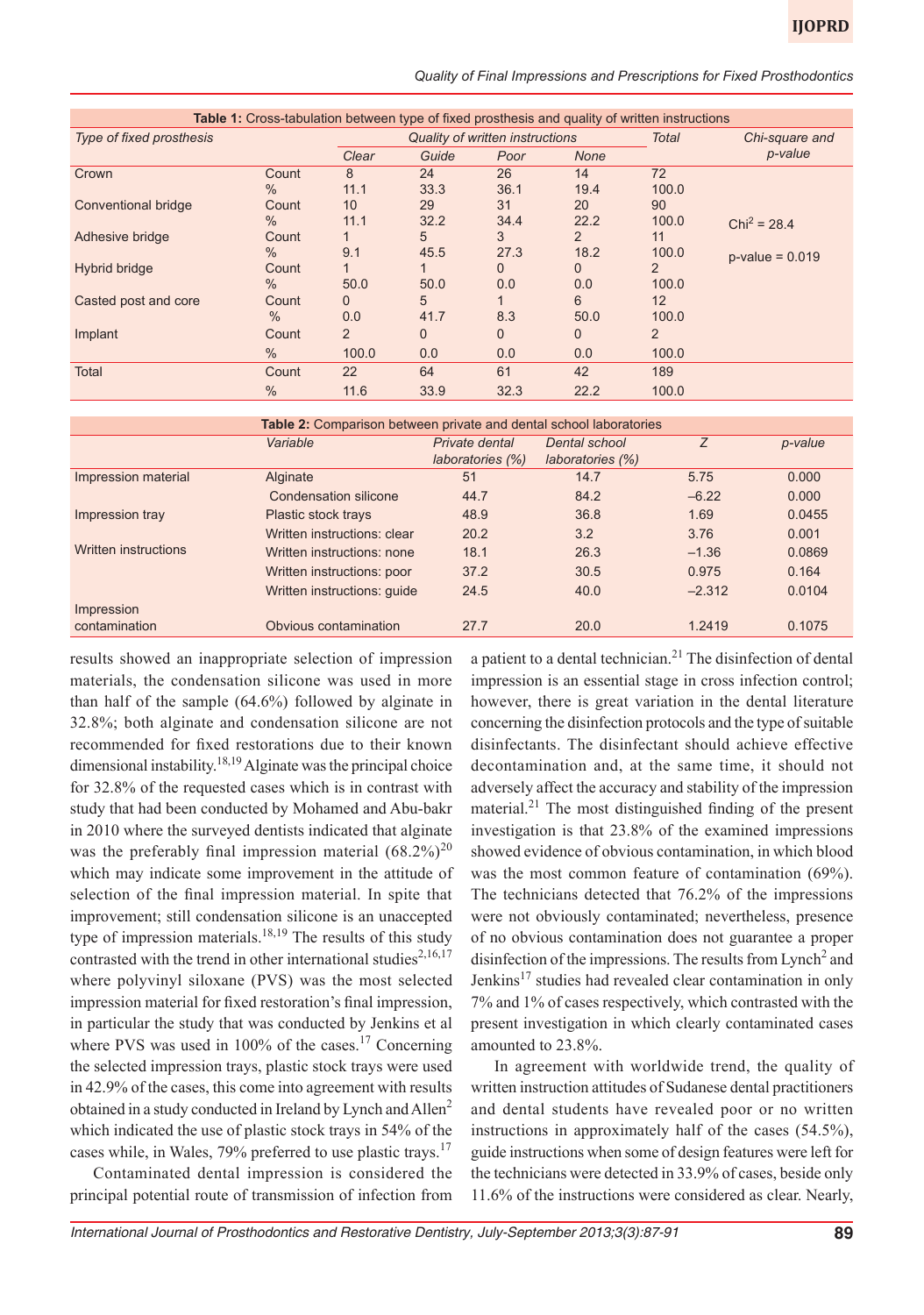the same results were obtained in Ireland  $2005<sup>2</sup>$  and in the field of removable partial dentures in Wales<sup>11</sup> and Bahrain.<sup>22</sup> Recently, the studies that were conducted in Wales in  $2009^{17}$ and England in  $2011^{23}$  emerged adequate results, where poor and no written instructions had been detected in only 15% and 11% respectively, which reveal good awareness. From the present investigation, the unexpected results were that the Sudanese technicians had been directly asked to design the prosthesis in 23.8% of requested cases and 37.6% of cases needed more clarification from the dentist due to unclear features in the design. When comparing the results of private laboratories and dental schools, the trend in dental schools showed extensive use of condensation silicone (84.2%) and metal stock trays while the cases that were received in private practice showed more preference of using alginate (51%) and nearly equal results concerning the trend of use of type of trays as plastic stock trays were used in 48.1% of cases and metal trays were used in 51.1% of cases. No significant difference was found in the contamination status upon examination of impressions in private practice and dental schools. The results suggest that there were no big variations of the trend and quality of communication practiced by dentists in private clinics and the behavior in dental schools; however, the written prescriptions that were sent by the dentists tended to be slightly clearer than the prescriptions of the dental students. The opposite had been detected by Stewart in UK, who had discovered that the dental students were more accurate and clearer in their written prescription but, in general, there were no large difference between the two groups. $^{24}$  The phenomenon of abundant use of inappropriate impression materials and inadequate or absence of written instructions is not only restricted to Sudan but it is a worldwide condition. The reasons behind this attribute had been proposed in the literature as being based on financial and educational factors.1,2,8,10,11,16,17,22-24

# **CONCLUSION**

Within the limitation of this study, it has been found that there was an inappropriate selection impression material for taking final impression for fixed prosthesis. At the same time, there was selection of correct combinations of impression materials and impression trays. The status of contamination of the final impressions was inadequate as about one-sixth of the sample was obliviously contaminated with blood which was the most common contaminant. The written instructions were considered poor or not present in the majority of the sample.

Mainly, there was a similar practice in dental schools and private clinic; however, the large difference existed in the choice impression material, the dental schools preferred condensation silicone while dentist in private clinics generally used alginate for master impression for fixed prosthesis. There was noticed association between the type of restorations and the clarity of the written instructions, the more complex the restoration the more clear the written instructions.

# **REFERENCES**

- 1. Basker RM, Davenport JC. A survey of partial denture design in general dental practice. J Oral Rehabil 1978;5:215-222.
- 2. Lynch CD, Allen PF. Quality of communication between dental practitioners and dental technicians for fixed prosthodontics in Ireland. J Oral Rehabil 2005;32:901-905.
- 3. Leeper SH. Dentist and laboratory: a 'love-hate' relationship. Dent Clin North Am 1979;23:87-99.
- 4. Bergman B. Periodontal reactions related to removable partial dentures: a literature review. J Prosthet Dent 1987;58:454-458.
- 5. Owall B, Budtz-Jorgensen E, Davenport J, Mushimoto E, Palmqvist S, Renner R, et al. Removable partial denture design: a need to focus on hygienic principles. Int J Prosthodont 2002;15:371-378.
- 6. Lynch CD, McConnell RJ, Allen PF. Trends in indirect dentistry: 7. Communicating design features for fixed and removable prostheses. Dent Update 2005;32:502-504,506,508-510.
- 7. British Society for the Study of Prosthetic Dentistry Guides to standards in prosthetic dentistry complete and partial dentures. 2005.
- 8. Basker RM, Harrison A, Davenport JC, Marshall JL. Partial denture design in general dental practice 10 years on. Br Dent J 1988;165:245-249.
- 9. Von Steyern PVW-KR, Nilner K, Basker RM. Removable partial denture design in general dental practice in Sweden. Swed Dent J 1995;205-211.
- 10. Lynch CD, Allen PF. Quality of materials supplied to dental laboratories for the fabrication of cobalt chromium removable partial dentures in Ireland. Eur J Prosthodont Restor Dent 2003;11:176-180.
- 11. Kilfeather GP, Lynch CD, Sloan AJ, Youngson CC. Quality of communication and master impressions for the fabrication of cobalt chromium removable partial dentures in general dental practice in England, Ireland and Wales in 2009. J Oral Rehabil 2010;37:300-305.
- 12. Taylor TD, Matthews AC, Aquilino SA, Logan NS. Prosthodontic survey. Part I: Removable prosthodontic laboratory survey. J Prosthet Dent 1984;52:598-601.
- 13. Carrotte PV, Winstanley RB, Green JR. A study of the quality of impressions for anterior crowns received at a commercial laboratory. Br Dent J 1993;174:235-240.
- 14. Winstanley RB, Carrotte PV, Johnson A. The quality of impressions for crowns and bridges received at commercial dental laboratories. Br Dent J 1997;183:209-213.
- 15. Winstanley RB. Crown and bridge impressions a comparison between the UK and a number of other countries. Eur J Prosthodont Restor Dent 1999;7:61-64.
- 16. Lynch CD, Allen PF. Quality of written prescriptions and master impressions for fixed and removable prosthodontics: a comparative study. Br Dent J 2005;198:17-20.
- 17. Jenkins SJ, Lynch CD, Sloan AJ, Gilmour AS. Quality of prescription and fabrication of single-unit crowns by general dental practitioners in Wales. J Oral Rehabil 2009;36:150-156.
- 18. Hamalian TA, Nasr E, Chidiac JJ. Impression materials in fixed prosthodontics: influence of choice on clinical procedure. J Prosthodont 2011;20:153-160.